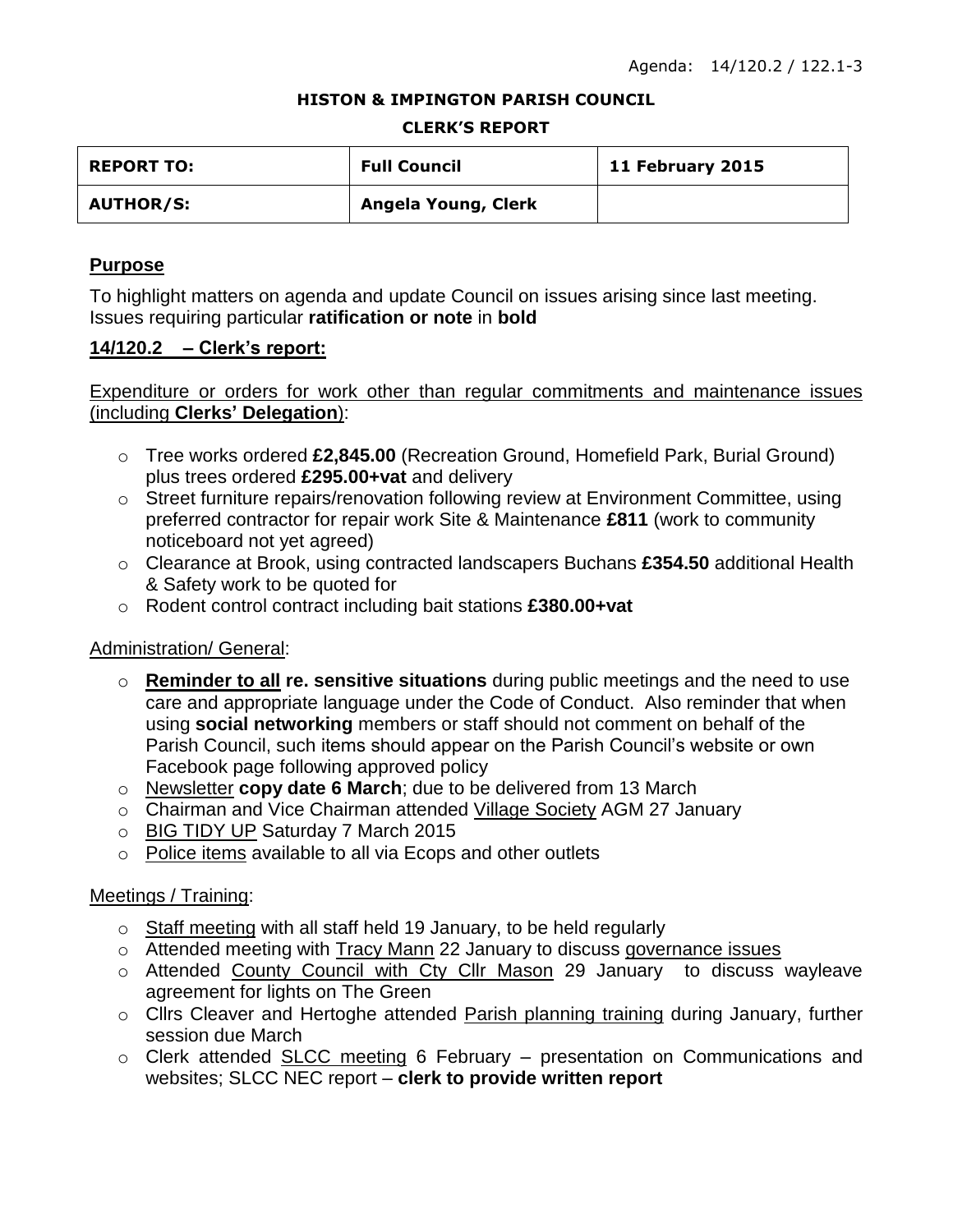## Staff matters and holiday/TOIL dates:

- o AY now routinely takes Wednesday as day off. LM continues to take Fridays. Both are subject to change if diary/workload dictates
- o Clerk's Appraisal completed by Chairman
- o AY annual leave 23-25 February; 2-4 March (apart from committee meeting 4 March); LM annual leave w/c 9 March
- o **Please let Clerk know your holiday dates** as this aids arrangements in the Council diary.

Author: Angela Young February 2015